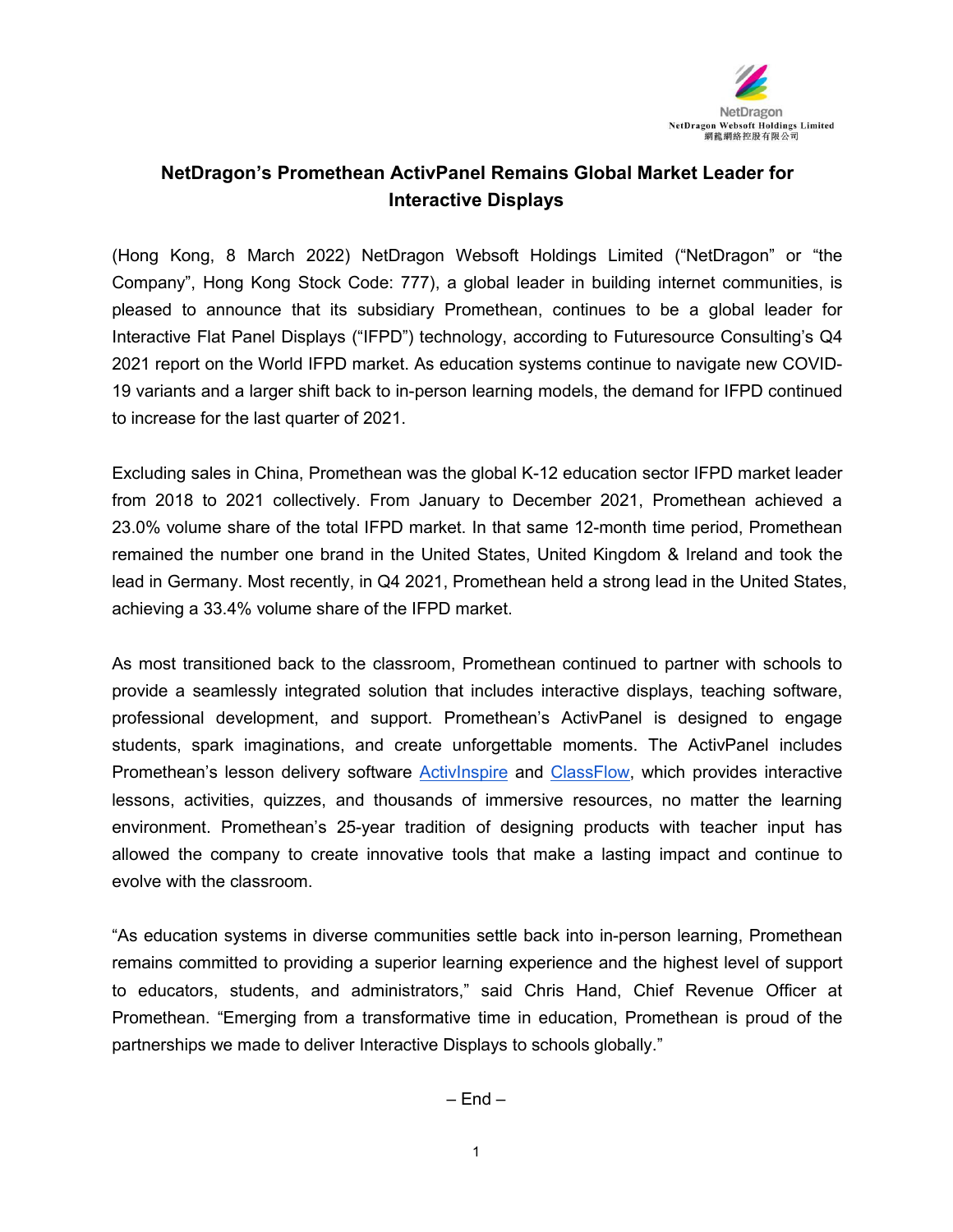

## **About NetDragon Websoft Holdings Limited**

NetDragon Websoft Holdings Limited (HKSE: 0777) is a global leader in building internet communities with a long track record of developing and scaling multiple internet and mobile platforms that impact hundreds of millions of users, including previous establishments of China's first online gaming portal, 17173.com, and China's most influential smartphone app store platform, 91 Wireless.

Established in 1999, NetDragon is one of the most reputable and well-known online game developers in China with a history of successful game titles including *Eudemons Online*, *Heroes Evolved, Conquer Online* and *Under Oath*. In recent years, NetDragon has also started to scale its online education business on the back of management's vision to create the largest global online learning community, and to bring true integrated blended learning solutions to every school around the world.

## **About Promethean**

Promethean is a leading education technology company working to transform the way the world learns and collaborates. From our founding in Blackburn, England, almost 25 years ago to our global operations in 22 countries today, we've continued to explore, innovate, and inspire designing learning and collaboration tools that are built for breakthroughs. Our award-winning interactive display, ActivPanel, and lesson delivery software, ActivInspire and ClassFlow, were designed to engage students, connect colleagues, and bring out the brilliance in everyone. With headquarters in Seattle, Washington, and offices worldwide, Promethean is a member of the NetDragon Websoft Holdings Limited (Hong Kong Stock Code: 777) group of companies. Visit us at [PrometheanWorld.com](https://www.prometheanworld.com/).

Promethean, the Promethean logo, ActivPanel, ActivSync, ActivInspire, ActivConnect, ActivSound, ClassFlow, and Vellum are trademarks or registered trademarks of Promethean Limited in the United Kingdom, United States, and other countries around the world. All other product and company names are trademarks or registered trademarks of their respective holders. Unless specifically identified as such, Promethean's use of third-party trademarks does not indicate any relationship, sponsorship, or endorsement between Promethean and the owners of these trademarks.